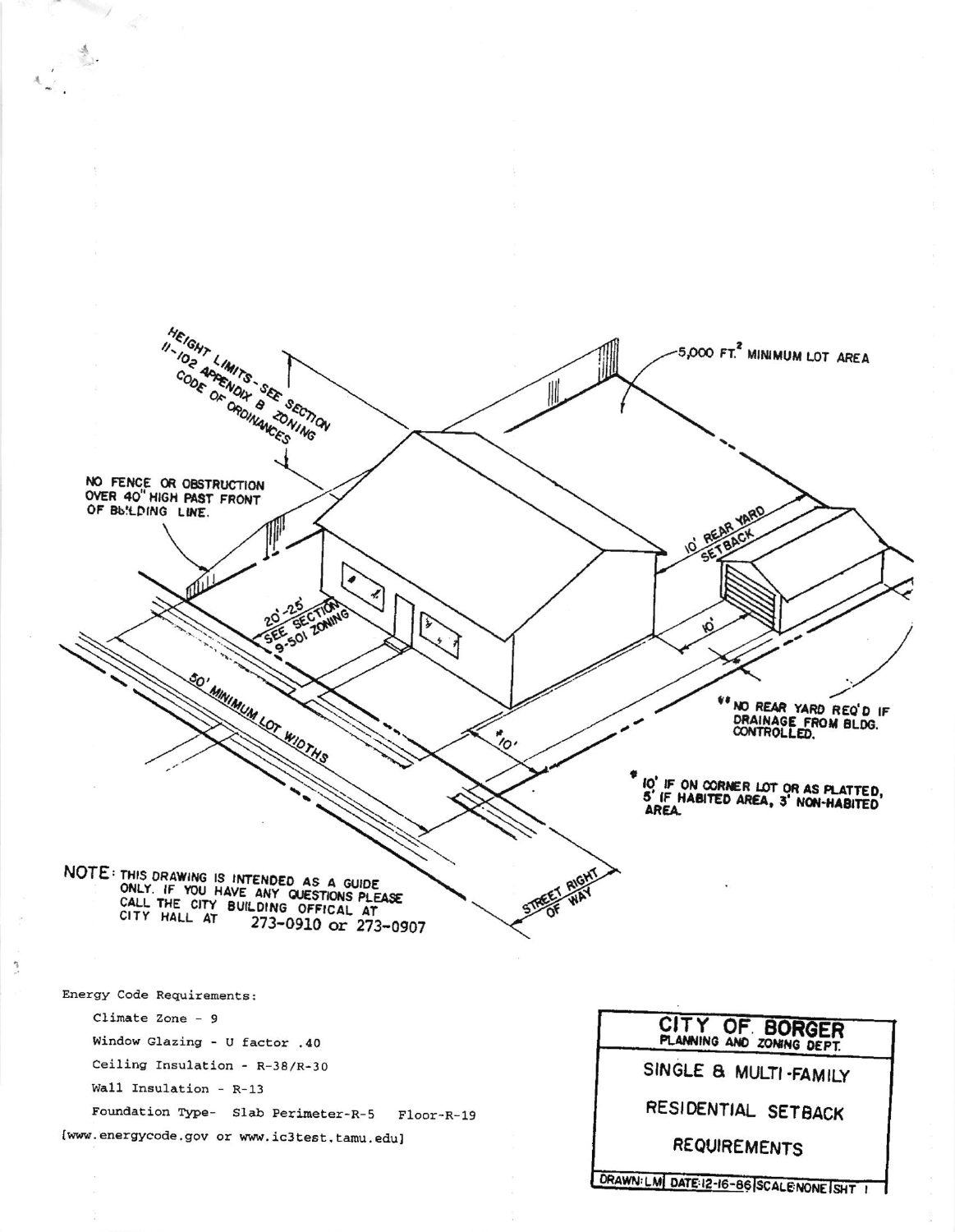## \* \* CITY OF BORGER \* \*

 $\mathcal{A}_t$ 

MINIMUM FRONT, SIDE AND REAR YARDS AS REQUIRED BY THE ZONING REGULATIONS



A Variance from these regulations can be approved only by the Zoning Board of Adjustment after filling an appeal with the Building Inspector. The Board may deny or grant the variance depending upon their findings after a public hearing has been held.

- 1. FRONT YARD The required front yard is measured from the front property line (not the curb) to the front wall of the residence. In some zoning districts, a 20' front yard is permitted. Check with the City Building Inspector.
- 2. SIDE YARD Adjacent to a side street, a 10' side yard is required between a residence or accessory building and the side property line.
- DETACHED ACCESSORY BUILDING No side yard is required for a detached accessory 3. building placed on the rear of a lot, provided the wall adjacent to the property line<br>is constructed of masonry at least 8" thick and 8' high and that roof water is not permitted to drain onto the adjacent property.
- No rear yard is required for a detached accessory building; however, the roof overhang 4. cannot extend past the rear property line. Less than 20'-wide alleys or easements require 3' minimum rear yard.
- FRONT PORCHES Front porch floors and roof overhangs may extend into the required  $5.$
- 6. Deed Restrictions in some subdivisions require larger yards than those permitted by the zoning regulations. It is advised that you check the deed restrictions for your subdivision and not exceed those requirements. The City has no authority to enforce